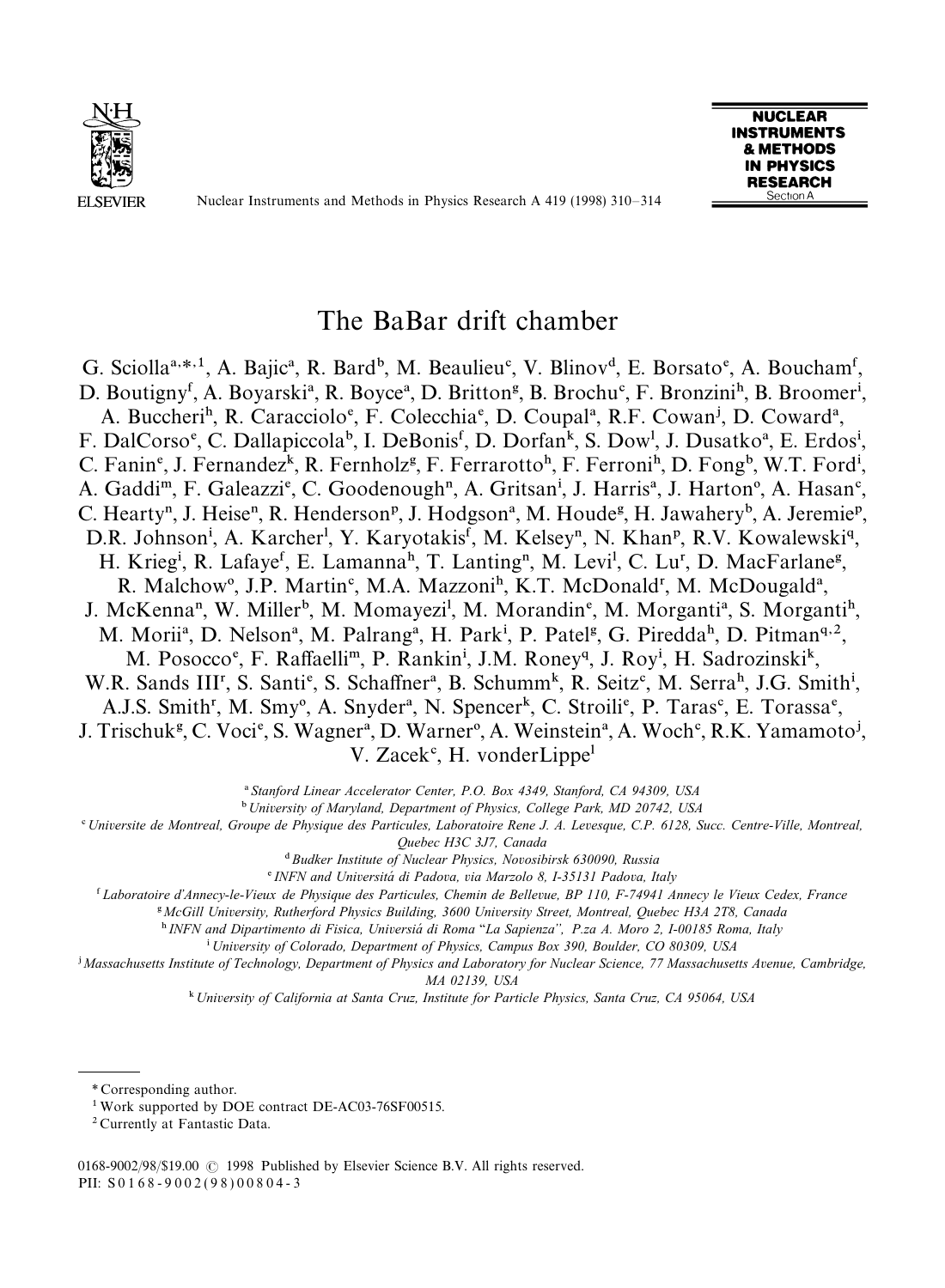<sup>1</sup> Lawrence Berkeley National Laboratory, 1 Cyclotron Road, Berkeley, CA 94720, USA

. *INFN and Dipartimento di Fisica, Univeria*& *di Pisa, via Livornese 582*/*A, S. Piero a Grado, I-56010 Pisa, Italy*

/ *University of British Columbia, Department of Physics and Astronomy, 6224 Agricultural Road, Vancouver, BC V6T 1Z1, Canada*

0*Colorado State University, Department of Physics, Fort Collins, CO 80523, USA*

2 *University of Victoria, Department of Physics and Astronomy, P.O. Box 3055, Victoria, B.C., V8W 3P6, Canada*

3 *Princeton University, Department of Physics, P.O. Box 708, Princeton, NJ 08544, USA*

#### Abstract

The central drift chamber for the BaBar detector at the PEP-II B-factory at SLAC is a cylindrical chamber with a length of 280 cm and outer radius of 81 cm. It consists of 40 layers of small hexagonal cells arranged in 10 axial and stereo super layers.

In order to minimize multiple scattering, light materials are used for the mechanical structure, and the gas mixture is helium based. The pulse height and timing electronics are mounted directly on the chamber rear end plate.

A full-length prototype of the BaBar drift chamber has been built. The analysis of cosmic-ray events measures the spatial resolution averaged in the cell to be 130  $\mu$ m and the d*E*/dx resolution to be 6.8%, meeting the performance goals for the BaBar central tracker.

The mechanical assembly and stringing of the chamber was completed in December 1997 and the detector will be integrated into BaBar during summer 1998.  $\odot$  1998 Published by Elsevier Science B.V. All rights reserved.

## 1. Introduction

The main physics goal of the BaBar detector [1] is to study CP violation in the B system at the SLAC  $e^+e^-$  asymmetric B-factory (PEP-II). This requires fast detectors to match a design luminosity of  $3 \times 10^{33}$  cm<sup>-2</sup> s<sup>-1</sup>, efficient and precise momentum measurement for the exclusive reconstruction of the B decays, use of light materials in the construction of the detectors to minimize the multiple scattering, and good particle identification capabilities over a wide energy range for tagging purposes.

The specific requirements for the drift chamber, which operates in a 1.5 T magnetic field, are to provide a spatial resolution better then 140 lm averaged over the cell and to supply identification for low-momentum tracks through  $dE/dx$  with a resolution of  $7\%$  (40 measurements). In addition, the drift chamber provides one of the principal triggers for the experiment. These requirements are met through the use of a small-cell design, low-density gas (helium : isobutane  $= 80\% : 20\%$  and low-mass materials.

## 2. The mechanical design

A schematic side view of the BaBar drift chamber is shown in Fig. 1.

The BaBar drift chamber is a 280 cm long cylinder, with an inner radius of 23.6 cm and an outer radius of 81 cm. The flat end plates are made of aluminum. Since the BaBar events will be boosted in the forward direction, the design of the detector is optimized to reduce the material in the forward end. The forward end-plate is therefore made thinner in the acceptance region of the detector (12 mm thick) compared to the rear end-plate (24 mm thick), and all the electronics is mounted on the rear end-plate. The inner cylinder is made of 1 mm beryllium, which corresponds to  $0.28\%$   $X_0$ . The outer cylinder consists of 2 layers of carbon fiber on a Nomex core, corresponding to  $1.5\%$   $X_0$ .

The cells are arranged in 10 super-layers of 4 layers each, for a total of 40 layers. Axial (A) and stereo (U, V) super-layers are alternated following the pattern AUVAUVAUVA as shown in Fig. 2. The stereo angle varies from a minimum of 40 mrad in the innermost stereo super-layer, to a

<sup>1</sup> *TRIUMF, 4004 Wesbrook Mall, Vancouver, BC V6T 2A3, Canada*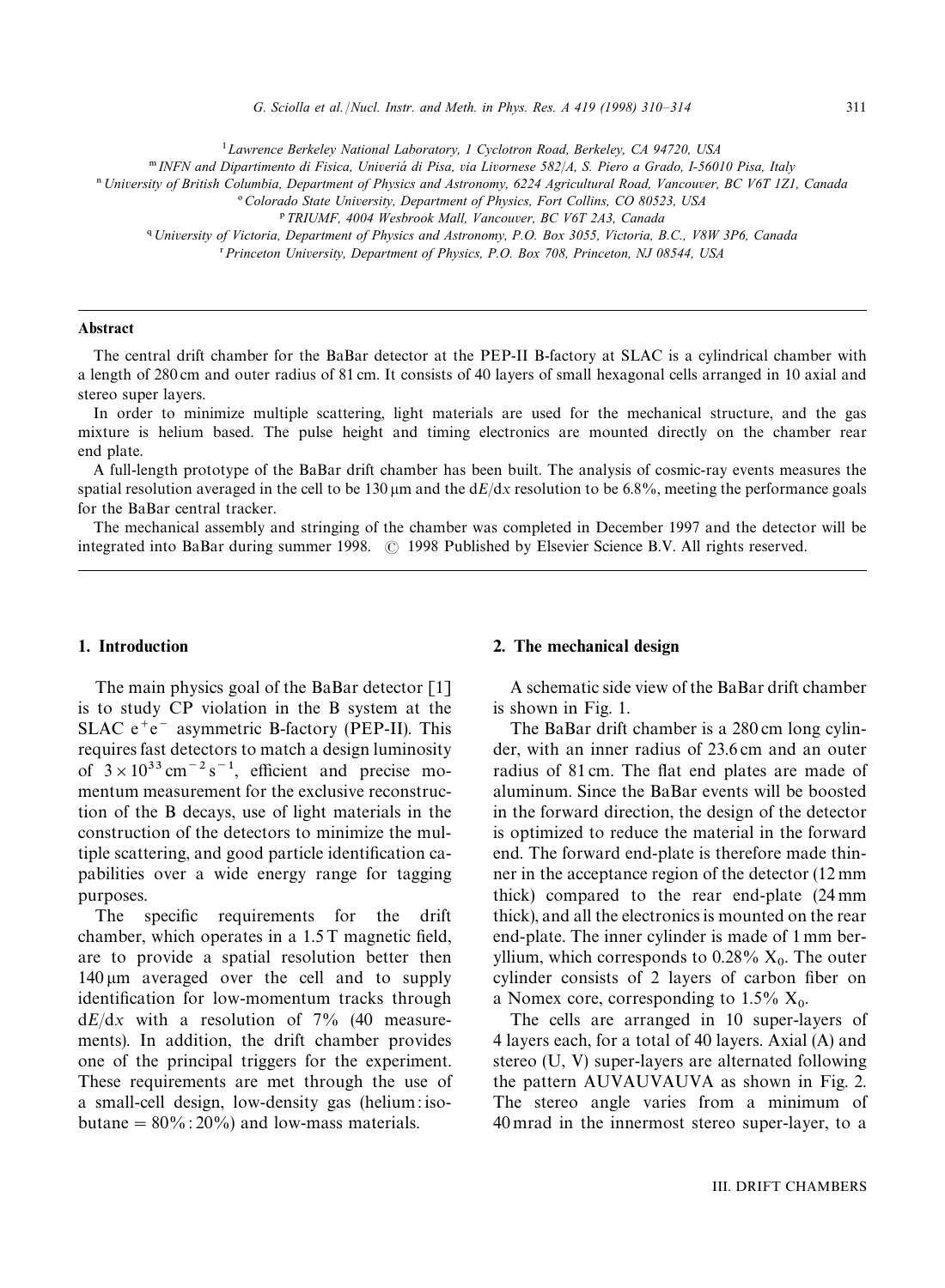

Fig. 1. Side view of the BaBar drift chamber. The dimensions are expressed in mm.

maximum of 70 mrad in the outermost stereo super-layer.

The 7104 cells are hexagonal with typical dimension  $1.2 \times 1.8$  cm<sup>2</sup>. Fig. 3 shows the 50 ns isochrones in a typical cell in a 1.5 T magnetic field.

The sense wire is a  $20 \mu m$  gold-plated tungsten*—*rhenium wire; the field wires are 120 and  $80 \mu m$  gold-plated aluminum wires. The chosen gas mixture (helium:isobutane  $= 80\% : 20\%$ ) provides good spatial and d*E*/d*x* resolution and reasonably low drift times while minimizing material (gas and wires total  $0.3\%$  X<sub>0</sub> at for tracks at 90 $^{\circ}$  [2].

#### 3. The electronics design

The BaBar drift chamber electronics is designed not to degrade the intrinsic performance of the chamber by more than 10%. For the drift time measurement, the electronics detects the leading edge of the signal from the ionization arriving at the sense wire and digitizes the time with 1 ns resolution. The d*E*/d*x* measurement requires summing the total charge in the pulse. The approach adopted is to apply a slow shaper then digitize the pulse with a 6-bit 15MHz FADC.

To achieve the required channel density, the electronics design uses a 4-channel custom amplifier*—*discriminator IC [3] and an 8-channel custom CMOS TDC/FADC IC [4]. The amplifier, digitizer and trigger interface electronics are mounted on the rear end plate, on top of the HV Assembly. They are contained in 48 wedge-shaped aluminum boxes called Front-End Assemblies (FEAs) which are water cooled.

The data from the TDCs and FADCs are written through a 12 us trigger latency buffer into 4 levels of event buffers to minimize the dead time. The electronics provides a prompt trigger from all the channels and is designed to maintain good performance even in severe background conditions. The trigger single cell efficiency is  $\geq$  95%, and the sampling rate is 3.7MHz.

A nominal voltage of 2020 V for the sense wires and 350 V for the field-shaping wires at the boundaries of the superlayers is supplied by HV assemblies mounted on the feedthroughs of the rear endplate. Other field wires are at ground.

#### 4. Prototype results

A full-length prototype of the BaBar drift chamber was built at SLAC in 1996. This test chamber consists of 214 drift cells (930 wires) and reproduces a portion of the first 4 super-layers of the final chamber. The main goals of this prototype are the validation of the design choices, test of the assembly procedures, and provision of a test bench for the electronics and for the development of the on-line and off-line software.

The prototype chamber was operational at SLAC in 1997 and 1998. The spatial resolution and the d*E*/d*x* resolution has been studied for different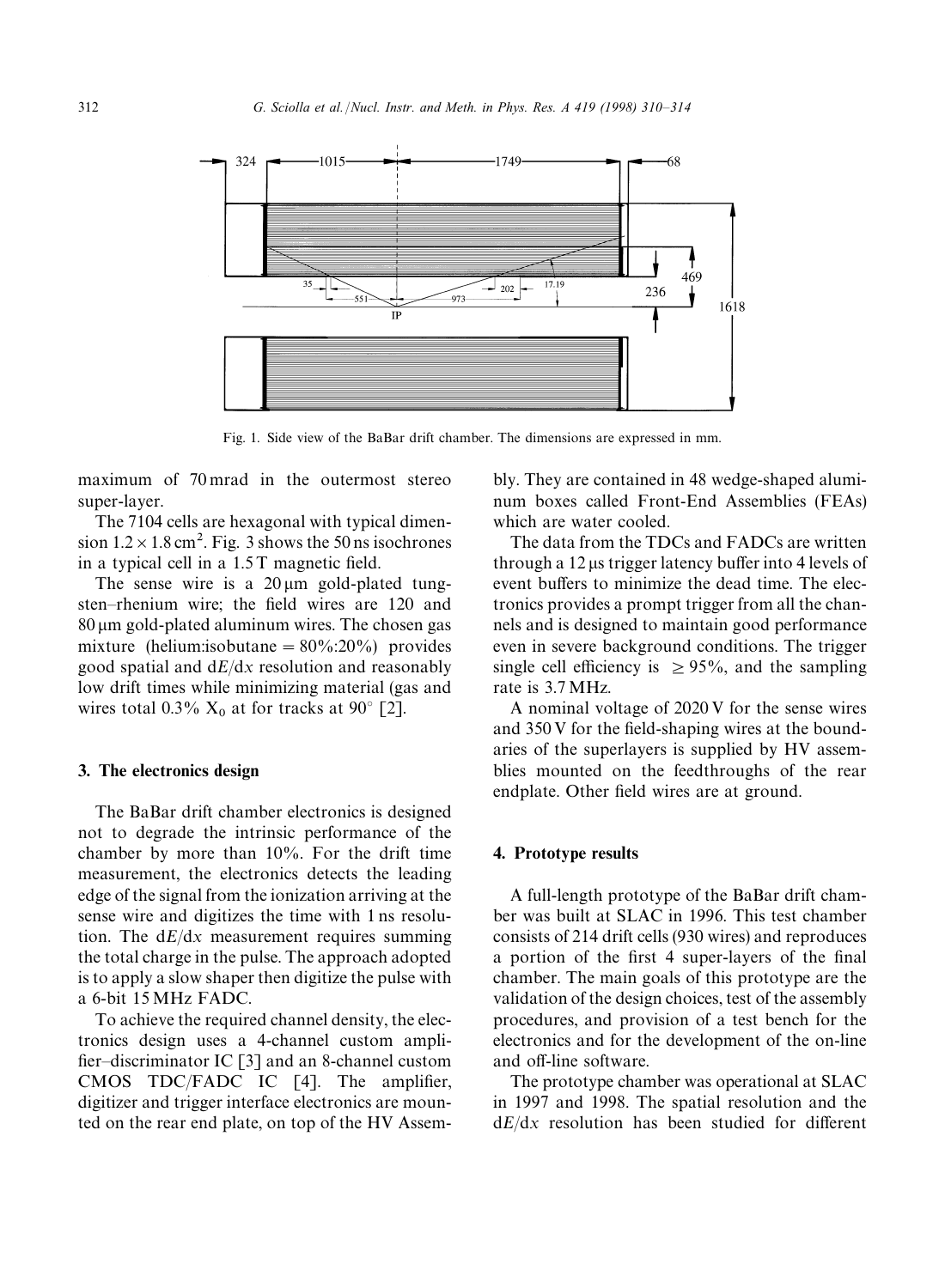

Fig. 2. Cell layout in the BaBar drift chamber.

settings of the electronics, different values of the high voltages, and in different regions of the chamber.

The tracks used for the analysis are cosmic rays with a minimum momentum of 0.8 GeV/*c*. The typical data set was recorded using the nominal gas mixture (He:isobutane 80:20) and the nominal settings of the high voltages (2020 V for sense wires). The gas gain was  $\approx 1.2 \times 10^5$  and the discriminator threshold was 1.5 electrons. The resolution for this configuration was  $90 \mu m$  in the central part of the cell and  $120 \mu m$  averaged over the cell (Fig. 4).

The d*E*/d*x* resolution was measured for the 16 layer prototype chamber. The result, extrapolated



Fig. 3. 50 ns isochrones in a typical BaBar drift chamber cell.



Fig. 4. Spatial resolution obtained in the prototype drift chamber with sense wire voltage at 2020 V.

to 40 layers, corresponds to a predicted resolution of 6.8% for the BaBar drift chamber.

These results meet the goals for the BaBar drift chamber and confirm the validity of both the mechanical and the electronics design.